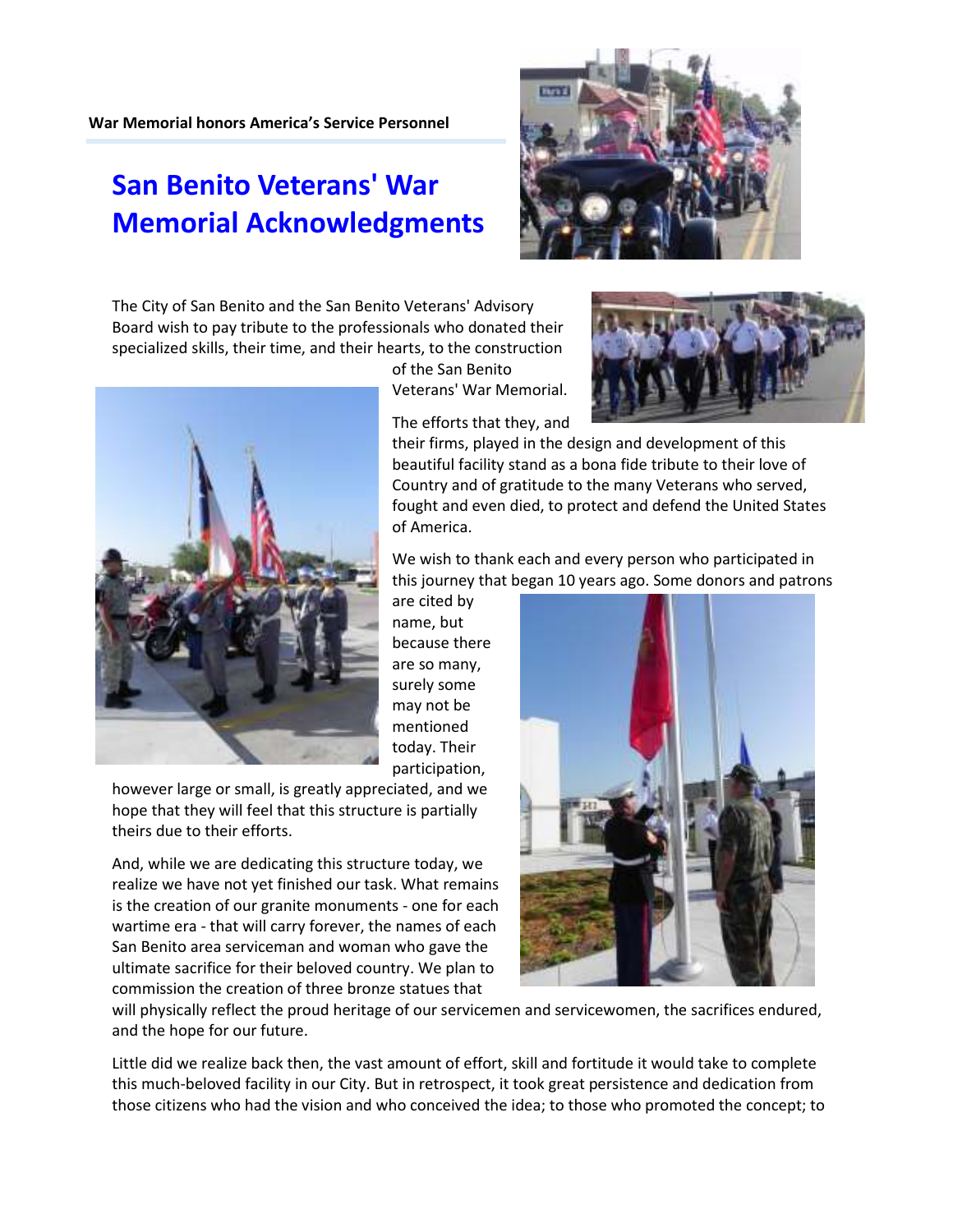those who persuaded officials to believe in the idea; to those officials who worked to find funding for its construction; to those who stepped-up and agreed to professionally design the Memorial; to those who will cherish and care for it in the future. This is truly a communitywide project.

And also, our thanks, and the thanks of a grateful community, go out to our past officials, who over the years, held firm to their commitment. We thank the San Benito City Commission, the San Benito Economic Development Corporation and the City's administrative staff for what they have done here. This is a tribute to you and to all who made this a reality.



The San Benito Veterans' Advisory Board includes Chairman Victor

------

Garza, Vice Chairman Charlie Wilson, and members Ovidio Gonzalez, Sandra Tumberlinson and Pilar Vega. Each has a few words to share on the meaning of this project.

Veterans' Advisory Board member Ovidio I. Gonzalez recalls back to 1999 when he, as a former assistant chief of police, then Fire Chief Armando Lucio, and then City Commissioner Joe H. Hernandez, met and decided that a Veterans' War Memorial should be created at the site of the old train depot. "That spot was vital," he said, because since the local Draft Board was located in San Benito, as was the passenger



train, it was in San Benito where our young soldiers boarded the train to go to war. The trio gathered together 20 supporters and began the thought process on how to make their dream a reality. Eventually, a few of those men were named to what is now the Veterans' Advisory Board.

Lt. Commander Charles R. Wilson, USCG (Ret.), vice chairman of the Veterans' Advisory Board said that with the construction of the San Benito Veterans War Memorial, "We have almost completed our goal of a memorial to honor and remember those who have fallen during WWI, WW II, Korea, Vietnam, Iraq, Afghanistan and wars that may come to pass."

Sandra Tumberlinson, a member of the Veterans' Advisory Board, has researched many of the young sailors and soldiers who made the supreme sacrifice in service to their Country. She remembers this